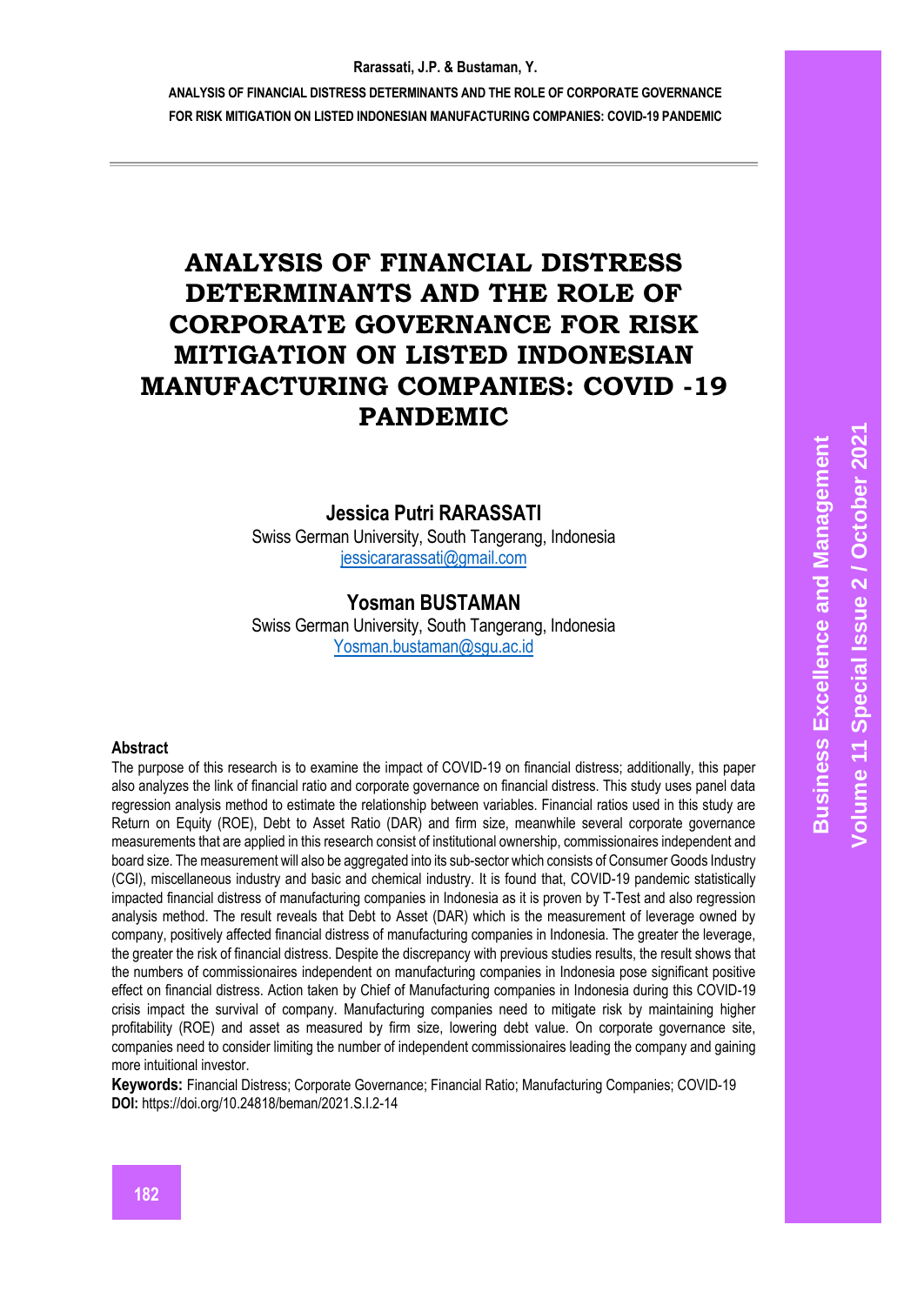**ANALYSIS OF FINANCIAL DISTRESS DETERMINANTS AND THE ROLE OF CORPORATE GOVERNANCE FOR RISK MITIGATION ON LISTED INDONESIAN MANUFACTURING COMPANIES: COVID-19 PANDEMIC**

# **1. INTRODUCTION**

The world is facing the existence of the corona virus (COVID-19) pandemic which has prompted a tremendous financial loss for a large number of organizations and business over the globe. Due to the COVID-19 pandemic, the IMF (International Monetary Fund) lowered its forecast for the development of the global economy, thereby reducing the previous forecast into genuine uncertainty. Global recession has predicted by IMF to be as bad as global financial crisis on 2007-2008 and then will start to recover again on 2021 (Georgieva 2020). Governments have set serious limitations on firms in different enterprises, to obey the social distancing and health protection and closing some non-essential business in some countries. This policy will depend on the country industrial situation.

Meanwhile, in the context of Indonesia's economy, the COVID-19 pandemic has also had a significant impact on reducing Indonesia's economic growth. Indonesia has entered a stage of economic recession. One of the effects of the economic recession is the possibility of company bankruptcy due to the company's inability to sell the products, resulting in a decline in company profits and disruption of company operations (Achim, Mare, and Borlea 2012; Smrčka, Arltová, and Schönfeld 2013). Empirical research shows that under a given financial situation, the incidence of bankruptcies during a recession has increased significantly (Taffler 1983).

On June 2020, Indonesian Minister of Industry stated that some of manufacturing industries such as, steel industry, MRO (Maintain, Repair and Overhaul) industries, cement, ceramics and glass industries, textile industry, machinery and heavy equipment industry, furniture and handicraft industry, have been hit hard by the COVID-19 pandemic. On the other hand, by 2019, manufacturing sectors accounted for the largest proportion of Indonesia's GDP.



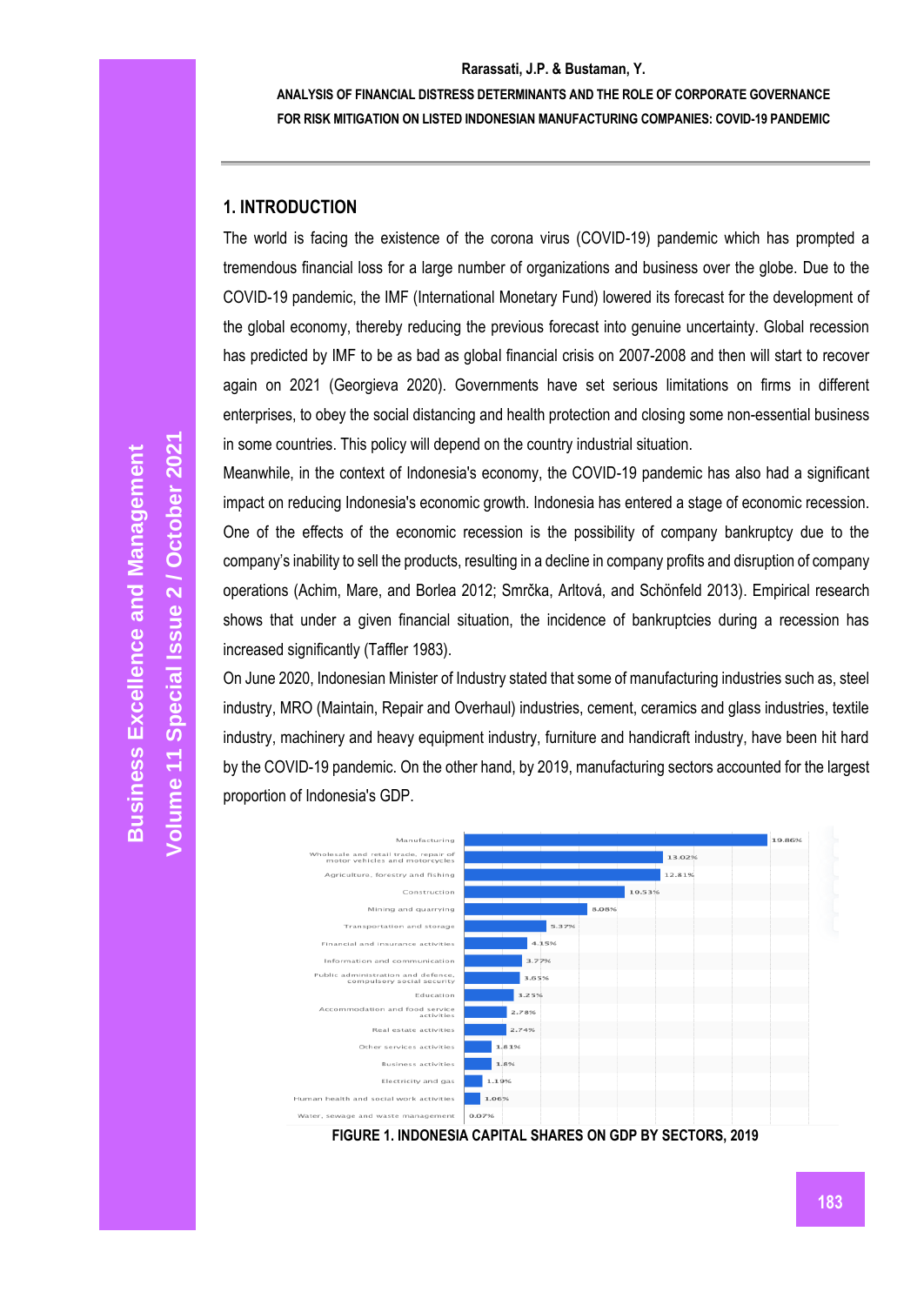**ANALYSIS OF FINANCIAL DISTRESS DETERMINANTS AND THE ROLE OF CORPORATE GOVERNANCE FOR RISK MITIGATION ON LISTED INDONESIAN MANUFACTURING COMPANIES: COVID-19 PANDEMIC**

### Source: Statista, 2020

Early prediction of bankruptcy is a needed tool to prevent company's failure, and predictive tool of financial distress is needed for companies. Altman Z-Score is one of financial distress prediction tools, found by Edward Altman (1986) and has been widely used to identify financial distressed companies in many industries across countries. Possibility of company bankruptcy is affected by financial ratios. This is as stated in the research by Thim et al., (2011) that pointed out that profitability, liquidity, and growth and risk are considered important and negatively correlated with financial distress while solvency and company size are negatively correlated on Malaysia manufacturing firms.

Beside financial ratios, previous studies (Altman et al. 2017; Liang et al. 2016) stated that combining financial ratio and non-financial ratio to measure financial distress is effective on predicting bankruptcy risk of firms. Precisely, Liang et al., (2016) stated that a better predictor of bankruptcy to combine financial ratios and corporate governance indicators than to use financial ratios and corporate governance indicators alone.

Previous studies have been conducted to indicate financial distress on Indonesian Manufacturing Industry. Lestari (2020) conducted research of financial distress on manufacturing companies based on data from 2012 to 2016 on Indonesia Stock Exchange, variables used are debt, liquidity, solvency, profitability and activities of Indonesian manufacturing companies. Moreover, Hanani & Dharmastuti (2015) predicted the possibility of bankruptcy in the consumer goods sectors at the Indonesian Stock Exchange. They found that commissioners independent and the board number which are the corporate governance mechanism had a significant positive impact on the potential for bankruptcy. Potential of bankruptcy measurement used by the authors is Altman Z-Score (1968). However, there are some gaps that this study is going to fill in from the previous scholars. Our research considers COVID-19 as one of explanation variable. In addition, financial ratio and corporate governance mechanism are combined in this study, and the measurement of manufacturing companies is aggregated into three sub-sectors.

This research found that, leverage is the best financial ratio predictor on the financial distress of Indonesian manufacturing company, as well on its three sub-sectors. The greater the value of the ratio will indicate that companies have high value of debt. The high valuation debt against a percentage of assets often means a high risk that the assets utilized by the firm cannot offset the entire debt. This study also found that the greater number of commissioners independent will increase the likelihood of financial distress on manufacturing companies in Indonesia. Independent commissioners is claimed to possess a higher tendency to ensure transparency on previous research (Ajinkya, Bhojraj, and Sengupta 2005). Despite the discrepancy with previous studies results, arguing that independent commissioners have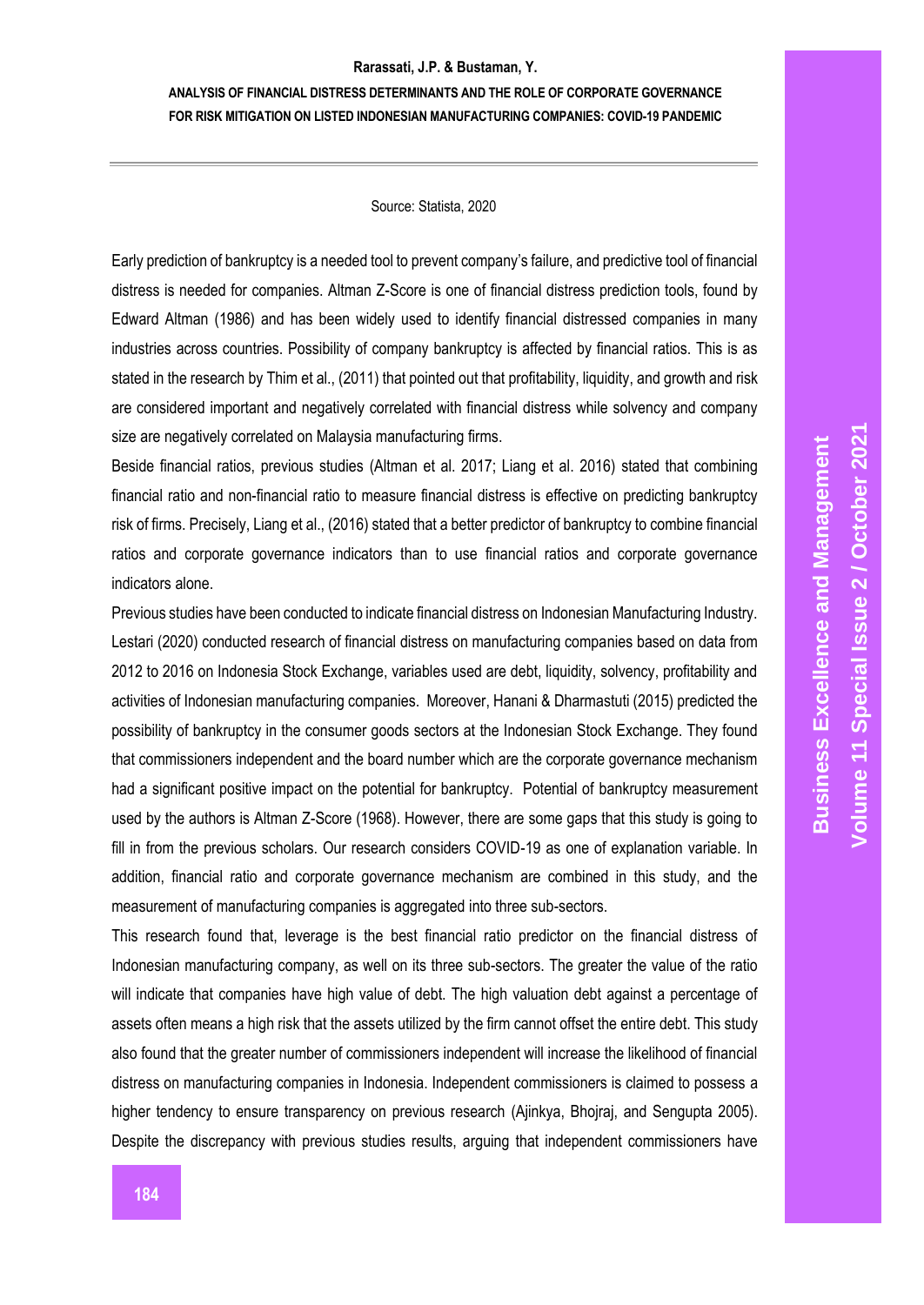## **ANALYSIS OF FINANCIAL DISTRESS DETERMINANTS AND THE ROLE OF CORPORATE GOVERNANCE FOR RISK MITIGATION ON LISTED INDONESIAN MANUFACTURING COMPANIES: COVID-19 PANDEMIC**

positive effects on the company's success or worth, a variety of experts have clarified why often independent commissioners could increase a company's likelihood to fall on bankruptcy. Fich& Slezak (2008) reported that although independent commissioners enable better supervision, when financial distress is factored in the analysis, non-independent commissioners might have a greater motivation to resolve financial distress due to the higher probability of bankruptcy.

The purpose of this research is to examine financial distress of a company in times of COVID-19 pandemic, and to determine the financial ratio estimator and corporate governance mechanism that affect financial distress, on Indonesian manufacturing companies. The data was taken from Q4 2018 to Q2 2020, and will be divided to terms, before and during COVID-19 pandemic. Financial ratios that are used in this research are profitability, leverage and firm asset. Meanwhile, corporate governance observed in this study are, institutional ownership, board size and commissioner independent. In addition, to recognize the symptoms of financial distress long before the liquidation disaster begins. For regulators such as the OJK, IDX, and BI can be used as reference material in deciding rescue policies for companies whose positions are threatened with bankruptcy due to the COVID-19 Pandemic, such as providing credit restructuring policies to companies experiencing financial distress problems. The essential purpose of the financial crisis prediction model is to collect signs as early as possible so that financial reconstruction can begin in time (Ashraf, G. S. Félix, and Serrasqueiro 2019).

The paper is structured as follows. In the next section the literature that is relevant to our modelling approach is discussed. The database and measure of outcomes variables are described on the next chapter. The estimation methodology is discussed along with analysis, results and conclusions.

# **2. LITERATURE REVIEW**

## **2.1. Covid-19 Impacts on Global and Indonesian Economy**

The Organization for Economic Cooperation and Development (OECD) and the International Monetary Fund (IMF) have warned that the economic impact of the virus is already greater than that of the global financial crisis of 2008(OECD 2020; Parliament et al. 2011). The United Nations (UN) also expects that the flow of unfamiliar direct speculation may be between 30% and 40%, causing further damage to lowpaid countries (Ezalia et al. 2020). The economic downturn has disastrous consequences for business growth and profitability worldwide. In particular in the administrative, friendly and assembly sectors, the loss of talented human capital and revenue are falling sharply.

Indonesian economy has been impacted by COVID-19 pandemic. Transport, tourism, industry, health and other sectors are impacted. Different countries have adopted "lock down" arrangements to prevent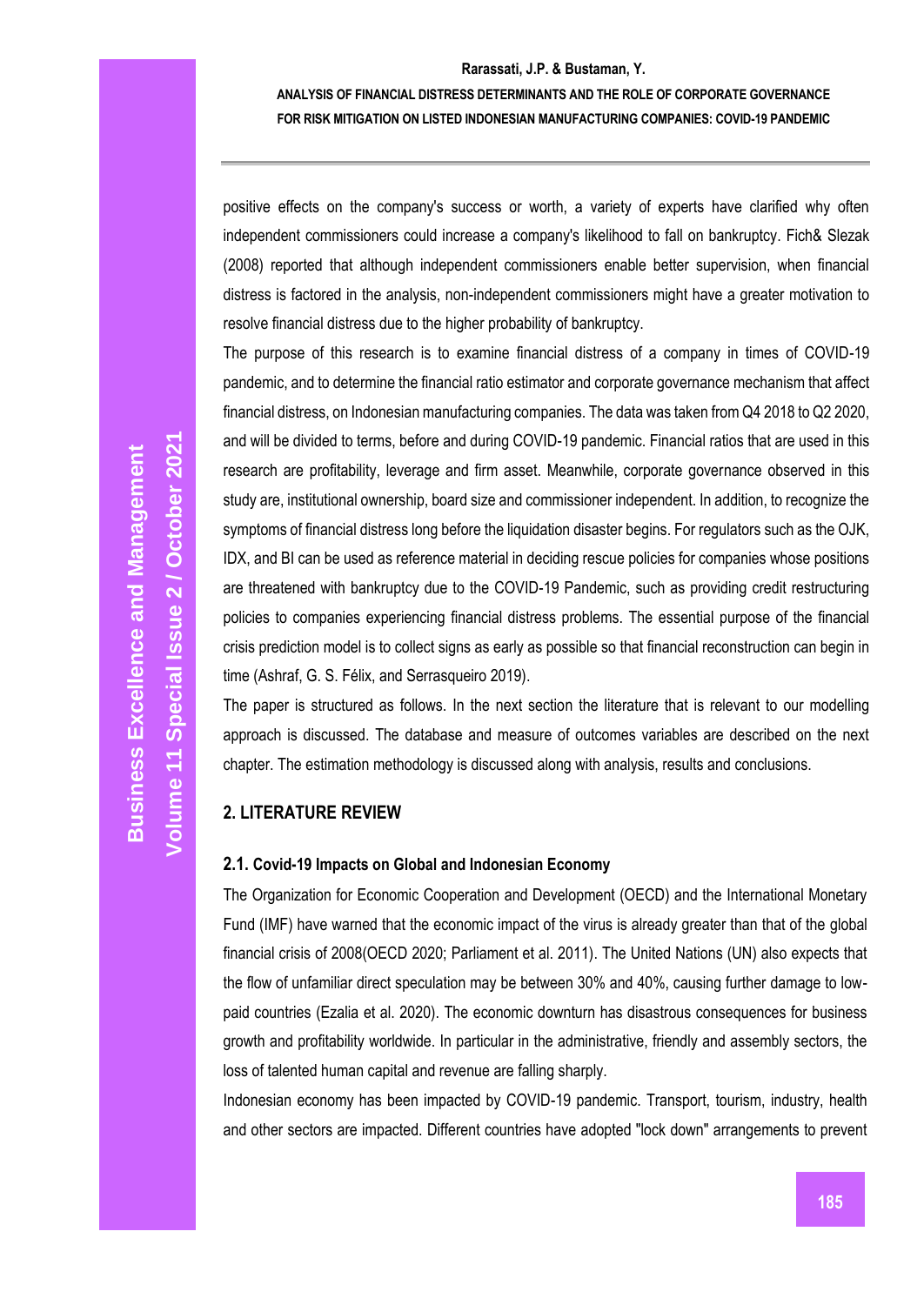# **ANALYSIS OF FINANCIAL DISTRESS DETERMINANTS AND THE ROLE OF CORPORATE GOVERNANCE FOR RISK MITIGATION ON LISTED INDONESIAN MANUFACTURING COMPANIES: COVID-19 PANDEMIC**

the further spread of COVID-19, with the purpose of disrupting financial activities and squeezing the development of world currencies in subsequent financial developments, including Indonesia. The downturn of GDP in the first and second quarters that tends to decline is inseparable from the influence of the corona virus (COVID-19) pandemic which has lasted long.

## **2.2. Financial Distress**

Financial distress is the first sign of bankruptcy. The ambiguity of the sustainability of the business in the future suggests this (Zmijweski 1984). Altman on 1968 pioneered the use of a multivariate tool, called the Z-Score that forecast the probability for bankruptcy. The model displayed strong predictive ability in financial crisis firms, as calculated by Z-Score. There are also other studies that have developed similar predictive models using different sets of financial ratios(Lau 1987; Ohlson 1980; Zmijweski 1984), but Z-Score that was pioneered by Altman still considered as the best predictive calculation for financial distress. Recently, the Z-score model has stood the test and is still quite important to the corporate world today.

The determinants of the Altman Original Model (1968) are used in this analysis as the calculation of the financial ratio to predict bankruptcy, since this study includes the measurement of Indonesian manufacturing firms. In addition, some researchers who calculate the prediction of bankruptcy of manufacturing firms have also used the original Altman Z-Score model (1968) in other countries (Imelda and Alodia 2017; Steinker, Pesch, and Hoberg 2016)

## **2.2.1. Financial Ratio and the Impact on Financial Distress**

Financial ratio that are observed in this study are profitability which will be measured using Return On Equity (ROE), leverage ratio which will be measured using Debt to Asset Ratio (DAR) and firm size which will be measured using natural logarithm of Total Asset. Profitability determined by equity return was often seen as a consideration deciding when a company would become financially troubled. The higher companies' profitability indicates a better efficacy of firms on generating income by their activities on their business. Previous research shown results that ROE has significant negative effect on financial distress, it shows the higher profit a company has, will result on the less likelihood of a firm to go bankrupt (Fredrick 2019; See Liang and Pathak 2019; Tesfamariam 2014; Thim, Choong, and Nee 2011).

Leverage is the fund source debt the business utilizes to manage its investments outside the cash or stock source. Analysis performed before, (Altman et al. 2016; Thim, Choong, and Nee 2011) found a positive impact on the state of financial distress, which means the greater the leverage will increase the possibility on financial distress of a firm.

Big businesses typically have greater access to capital markets, as it is simpler to increase funding with reduced rates and lower restrictions than smaller firms, which indicates the dependence on internal funds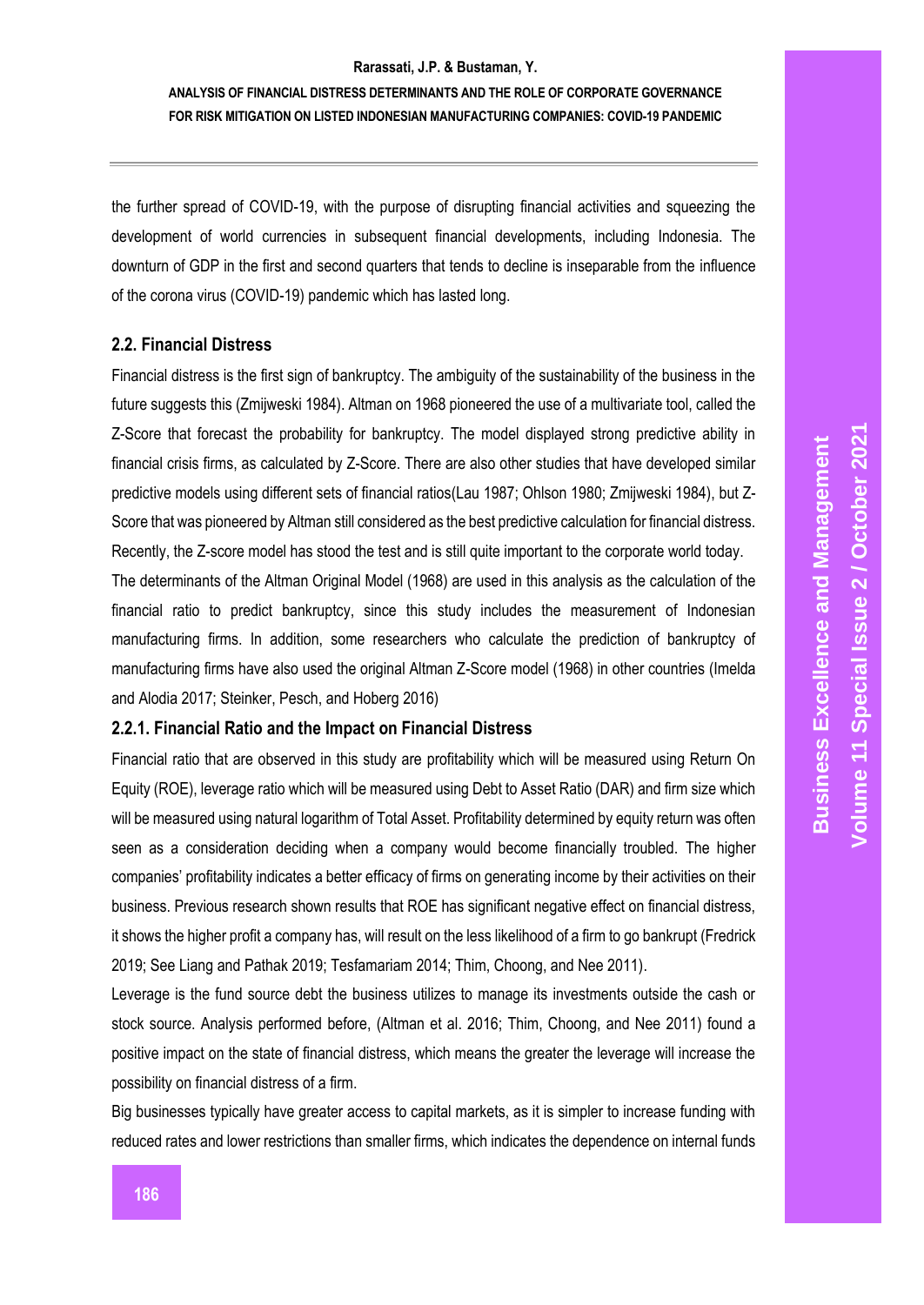**ANALYSIS OF FINANCIAL DISTRESS DETERMINANTS AND THE ROLE OF CORPORATE GOVERNANCE FOR RISK MITIGATION ON LISTED INDONESIAN MANUFACTURING COMPANIES: COVID-19 PANDEMIC**

would decline with the company's rising scale. Moreover, firm which have large size are often not born at base. It usually takes a lot of time before an organization becomes a major company (Akpinar 2017; Tesfamariam 2014).

## **2.2.2. Corporate Governance and the Impact on Financial Distress**

Corporate governance is a collection of processes aimed at reducing the costs of agencies arising from the presence of data asymmetry. Attribute means that good corporate governance is adopted by the corporation from an organizational framework that accommodates accountable, transparent and unbiased oversight mechanisms. Liang et al., (2016) who discovered in their analysis that the model of bankruptcy prediction that blends financial ratio (FR) and corporate governance practices (CGP) is more precise than the one that only uses either FR or CGP. Corporate governance mechanism that are observed in this study are, institutional ownership, commissionaires independent and board size.

Institutional ownership is the portion of stocks that is owned by any organizational or corporate institution (David, Kochhar, and Levitas 1989). Institutional investors have a significant role to play in corporate governance, especially in their ability to track, collect and influence company policies and results (Guo and Qi 2008) and provide better monitoring for companies in times of need.

An independent commissionaire is not associated with the controlling owners, administrators and or other board commissioners and may not take up the position of director at any company which is affiliated with that business. In contrast to the overall number of commissioners within the board, the board's independence is the percentage of elected commissioners. Independent commissioners tend to provide better monitoring for financially-distressed companies because of their smaller probability of having conflicts of interest (Fich and Slezak 2008).

The board size applies to the number of members of the board. Larger number of boards might have problems of balance, resulting in greater control by their representatives to satisfy their personal needs to the disadvantage of the company's general interest. This is also supported by current finding in Indonesia from consumer good sectors that board size is positively affected bankruptcy risk (Hanani and Dharmastuti 2015)

## **3. RESEARCH METHODS**

# **3.1. Data**

The data gathered from 58 manufacturing companies in Indonesia that conclude of 10 miscellaneous 28 consumer goods industries, and 20 chemical industries. In this analysis, sampling with the approach of purposive sampling is performed with non-probability. The sample in this study was manufacturing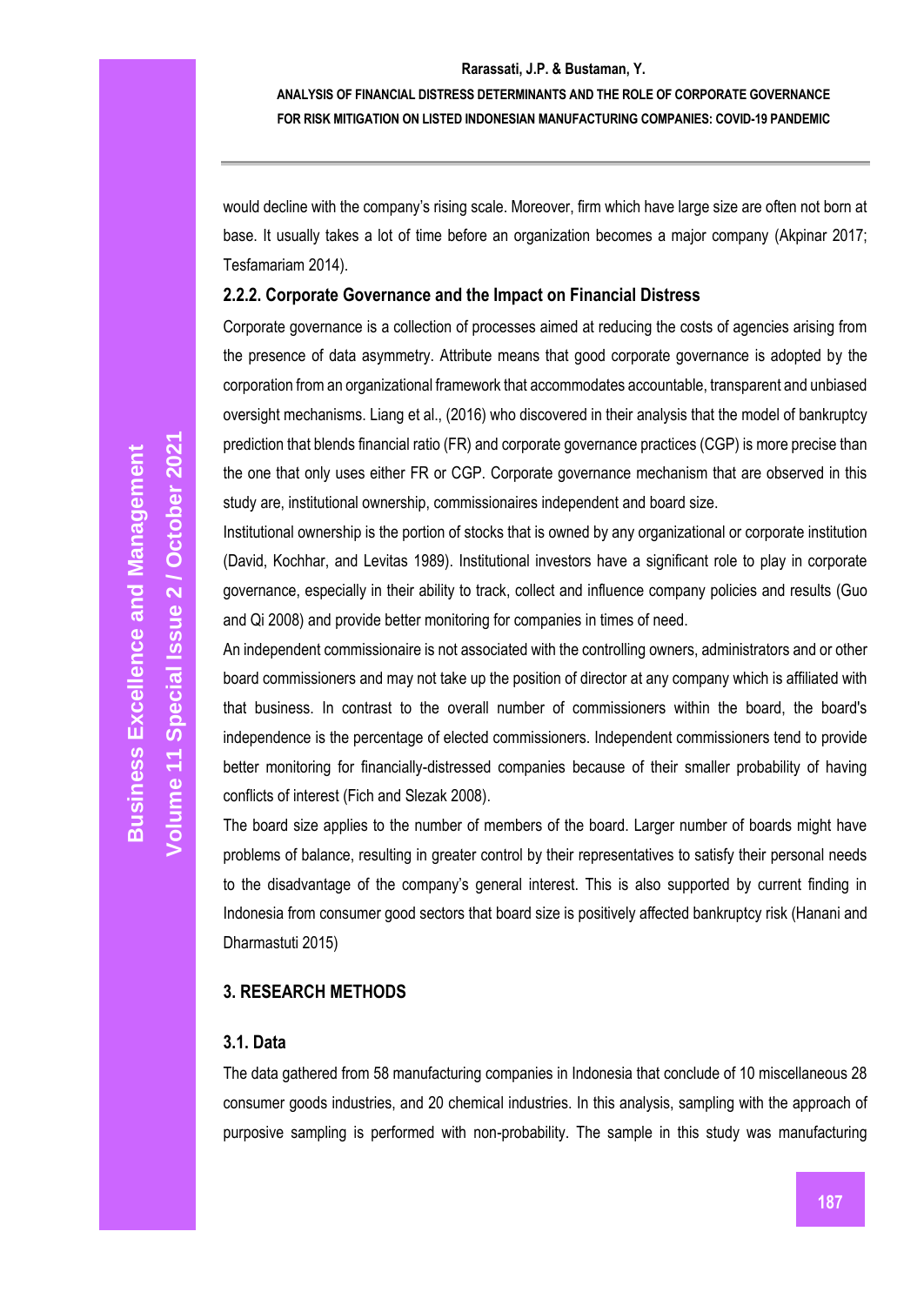# **ANALYSIS OF FINANCIAL DISTRESS DETERMINANTS AND THE ROLE OF CORPORATE GOVERNANCE FOR RISK MITIGATION ON LISTED INDONESIAN MANUFACTURING COMPANIES: COVID-19 PANDEMIC**

company in the period of Q4 2018-Q2 2020 that meets the criteria. The quantitative methodology was taken in this study and used secondary data. Data are collected using various sources of financial reports and database (IDX (Indonesia Stock Exchange), Yahoo Finance, Bloomberg Data). Financial report of the firms also limited from Q4 2018 to Q2 2020.

# **3.2. Empirical Model**

The study utilized the three financial ratios and three governance mechanisms as the independent variables and the Altman Z-Score as the dependent variable to estimate the following regression:

$$
ZSCOREit = α + β1Dit + β2ROEit + β3DARit + β4FIRMSIZEit + β5INSOWNit + β6INDCOMit
$$
  
+β<sub>7</sub>BOARDSIZE<sub>it</sub> + e (1)

The model will be used to measure dependent variable on all manufacturing industries sector (MFI) (1), miscellaneous industries sub-sector (MSC) (2), consumer goods industries sub-sector (CGI) (3), and chemical industries sub-sector (CMI) (4).

| No.            | <b>Variables</b>                           | <b>Measurement</b>                                                                   | <b>Previous Authors</b>                                                                           |
|----------------|--------------------------------------------|--------------------------------------------------------------------------------------|---------------------------------------------------------------------------------------------------|
| 1              | Return on Equity (ROE)                     | Net Income/Shareholder's<br>Equity                                                   | Fredrick, 2019; See Liang &<br>Pathak, 2019; Tesfamariam,<br>2014:                                |
| $\overline{2}$ | Debt to Asset Ratio (DAR)                  | Total Liabilities/Total Asset                                                        | Baimwera (2006), Nyamboga,<br>Omwario, Muriuki, Gongera<br>(2014), Baimwera and Muriuki<br>(2014) |
| 3              | Firm Size (FS)                             | In(Total Asset)                                                                      | Fredrik (2019), Tinoco and<br>Wilson (2013)                                                       |
| 4              | <b>Institutional Ownership</b><br>(INSOWN) | <b>Total Share Ownership by</b><br>Institution/Total number of<br>outstanding shares | Hanani & Dharmastuti, 2015;<br>Murwaningsari, 2006                                                |
| 5              | Independent<br>Commissionaires (INDCOM)    | Number of Independent<br>Commissioners/Total<br>Commissioners                        | Fich & Slezak, 2008;<br>Manzaneque et al., 2016                                                   |
| 6              | <b>Board Size</b>                          | Number of Board Director                                                             | Fich & Slezak, 2008; Mak &<br>Kusnadi, 2005                                                       |
| 7              | COVID-19 Crisis                            | Dummy, Q4 2018-Q4 2019<br>$= 0$ ; Q1-Q2 2020 = 1                                     | Rarassati & Bustaman, 2021                                                                        |
| 8              | <b>Financial Distress</b>                  | $Z-SCORE = 1,2X_1 + 1,4X_2$<br>$+3.3X_3 + 0.6X_4 + 0.999X_5$                         | See Liang & Pathak, 2019; Fich<br>& Slezak, 2008                                                  |

## **TABLE 1. OPERATIONALIZATION OF RESEARCH VARIABLES**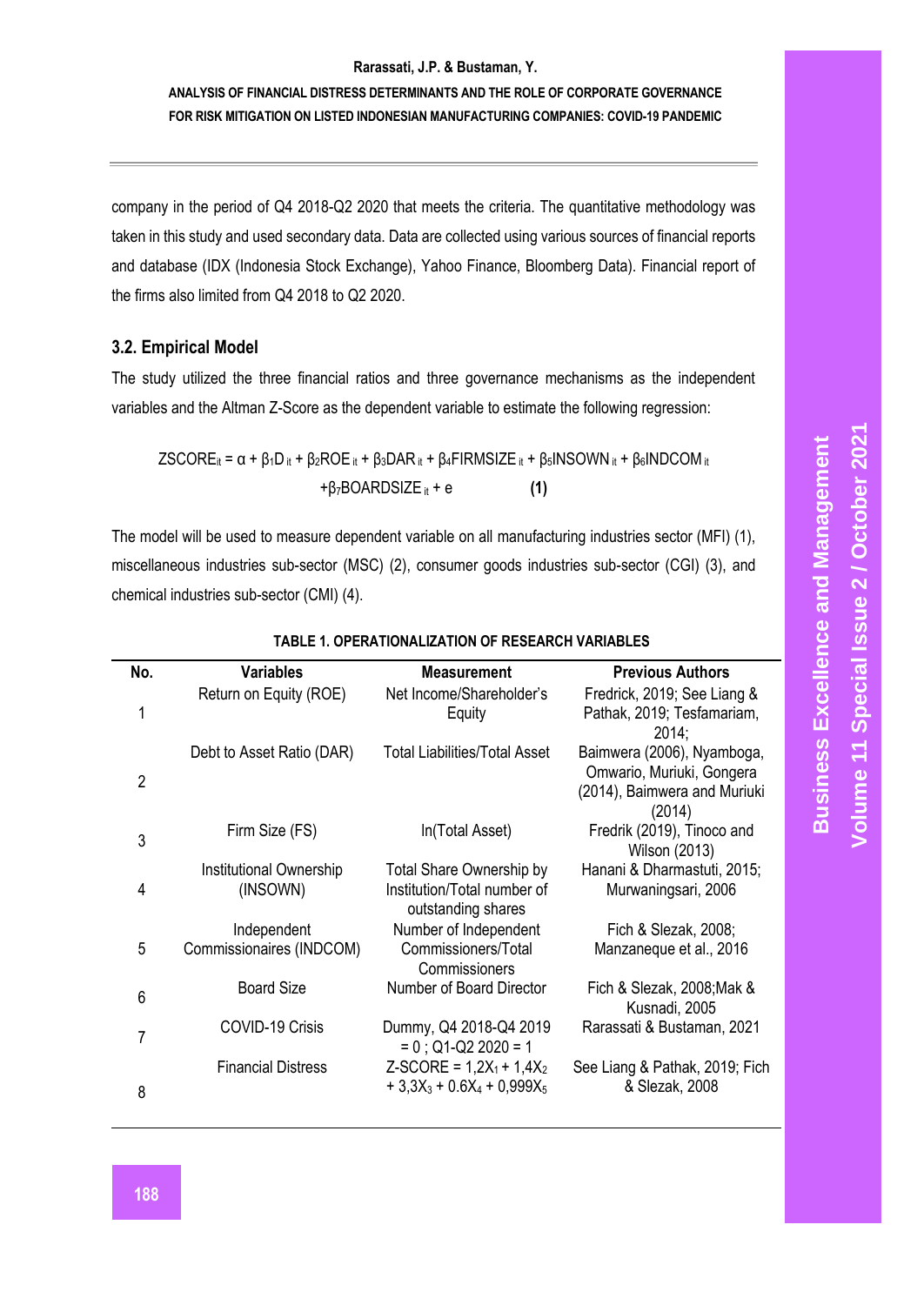# **ANALYSIS OF FINANCIAL DISTRESS DETERMINANTS AND THE ROLE OF CORPORATE GOVERNANCE FOR RISK MITIGATION ON LISTED INDONESIAN MANUFACTURING COMPANIES: COVID-19 PANDEMIC**

Source: Author's conclusion

# **4. FINDING AND RESULT**

| <b>Sectors</b> | Period |        |        |        |        |        |        |  |
|----------------|--------|--------|--------|--------|--------|--------|--------|--|
|                | Q42018 | Q12019 | Q22019 | Q32019 | Q42019 | Q12020 | Q22020 |  |
| <b>MFI</b>     | 5,559  | 5,319  | 5,191  | 5,390  | 5,152  | 4.271  | 4,891  |  |
| <b>MSC</b>     | 3,029  | 3,078  | 3,097  | 3,048  | 3,076  | 2,615  | 2,764  |  |
| CGI            | 7,439  | 7,244  | 6,938  | 7,349  | 6.872  | 5,649  | 6,712  |  |
| <b>CMI</b>     | 4,191  | 3,746  | 3,792  | 3,820  | 3,783  | 3,170  | 3,407  |  |

## **TABLE 2. Z-SCORE TREND ANALYSIS**

Source: Author's Calculation

#### **TABLE 3. PAIRED T-TEST ANALYSIS**

| <b>Sectors</b>               | t-critical two<br>t-stat<br>tail |       | <b>Condition</b> | Conclusion            |  |  |  |
|------------------------------|----------------------------------|-------|------------------|-----------------------|--|--|--|
| MFI                          | 3,031                            | 2.003 | T1 Accepted      | Significant decrement |  |  |  |
| <b>MSC</b>                   | 2.332                            | 2.263 | T1 Accepted      | Significant decrement |  |  |  |
| CGI                          | 2.090                            | 2.052 | T1 Accepted      | Significant decrement |  |  |  |
| <b>CMI</b>                   | 2.290                            | 2.093 | T1 Accepted      | Significant decrement |  |  |  |
| Carrosar Ardhawa Calardation |                                  |       |                  |                       |  |  |  |

Source: Author's Calculation

Tables from trend analysis show that there was decrement on Z-SCORE, which shows that it is more likely form a firm to undergo financial distress. It is also proven by Paired T-Test analysis that shows the decrement on every sub-sectors and manufacturing sector as whole, is significant. From the data, it can be concluded that the existence of COVID-19 pandemic affected financial distress of companies on manufacturing sectors.

## **TABLE 4. REGRESSION ANALYSIS RESULT**

| <b>Z-SCORE</b>         |       | Model 1                 |             | Model 2                            |             | Model 3                       |            | Model 4                        |             |
|------------------------|-------|-------------------------|-------------|------------------------------------|-------------|-------------------------------|------------|--------------------------------|-------------|
|                        |       | <b>All Manufactures</b> |             | <b>Basic and Chemical Industry</b> |             | <b>Miscellaneous Industry</b> |            | <b>Consumer Goods Industry</b> |             |
| Dummy                  | Coeff | $-0.8522$               | $-0.8437$   | $-0.5718$                          | $-0.5916$   | $-0.5199$                     | $-0.4131$  | $-1.0344$                      | $-1.081$    |
|                        | Prob  | $0.0000***$             | $0.0000***$ | $0.0006***$                        | $0.0003***$ | $0.0234**$                    | $0.0497**$ | $0.0004***$                    | $0.0002***$ |
| <b>ROE</b>             | Coeff | 2.0688                  | 2.1516      | 11.2087                            | 10.8256     | 1.7705                        | 7.3826     | 2.1805                         | 2.3987      |
|                        | Prob  | $0.0081***$             | $0.0062***$ | $0.0987*$                          | 0.1084      | 0.8402                        | 0.3567     | $0.0393**$                     | $0.0226**$  |
| <b>DAR</b>             | Coeff | $-15.3644$              | $-15,0000$  | $-10.30144$                        | $-10.5600$  | $-6.7680$                     | $-5.6300$  | $-18,6070$                     | $-18.2251$  |
|                        | Prob  | $0.0003***$             | $0.0000***$ | $0.0000***$                        | $0.0000***$ | $0.0685*$                     | $0.0250**$ | $0.0000$ ***                   | $0.0045***$ |
| <b>FIRMSIZE</b>        | Coeff | 0.7008                  | 0.7788      | 0.4125                             | 0.6010      | $-0.5765$                     | 0.1776     | $-0.5814$                      | 0.7104      |
|                        | Prob  | $0.0285**$              | $0.0046***$ | 0.1310                             | $0.0072***$ | 0.5137                        | 0.5776     | 0.6753                         | 0.1763      |
| <b>INSOWN</b>          | Coeff | 3.3327                  |             | $-0.5756$                          |             | 5.3491                        |            | 3.4041                         |             |
|                        | Prob  | $0.1000*$               |             | 0.7309                             |             | $0.0864*$                     |            | 0.7650                         |             |
| <b>INDCOM</b>          | Coeff | $-4.2530$               |             | 0.9948                             |             | $-2.9613$                     |            | $-8.5862$                      |             |
|                        | Prob  | $0.0203**$              |             | 0.5686                             |             | 0.5222                        |            | $0.0128**$                     |             |
| <b>BOARDSIZE</b> Coeff |       | 0.0858                  |             | 0.2220                             |             | 0.1493                        |            | $-0.0546$                      |             |
|                        | Prob  | 0.6263                  |             | 0.2314                             |             | 0.6100                        |            | 0.8784                         |             |
| <b>R-Squared</b>       |       | 0.2211                  | 0.2015      | 0.3098                             | 0.2984      | 0.9407                        | 0.1334     | 0.9276                         | 0.2252      |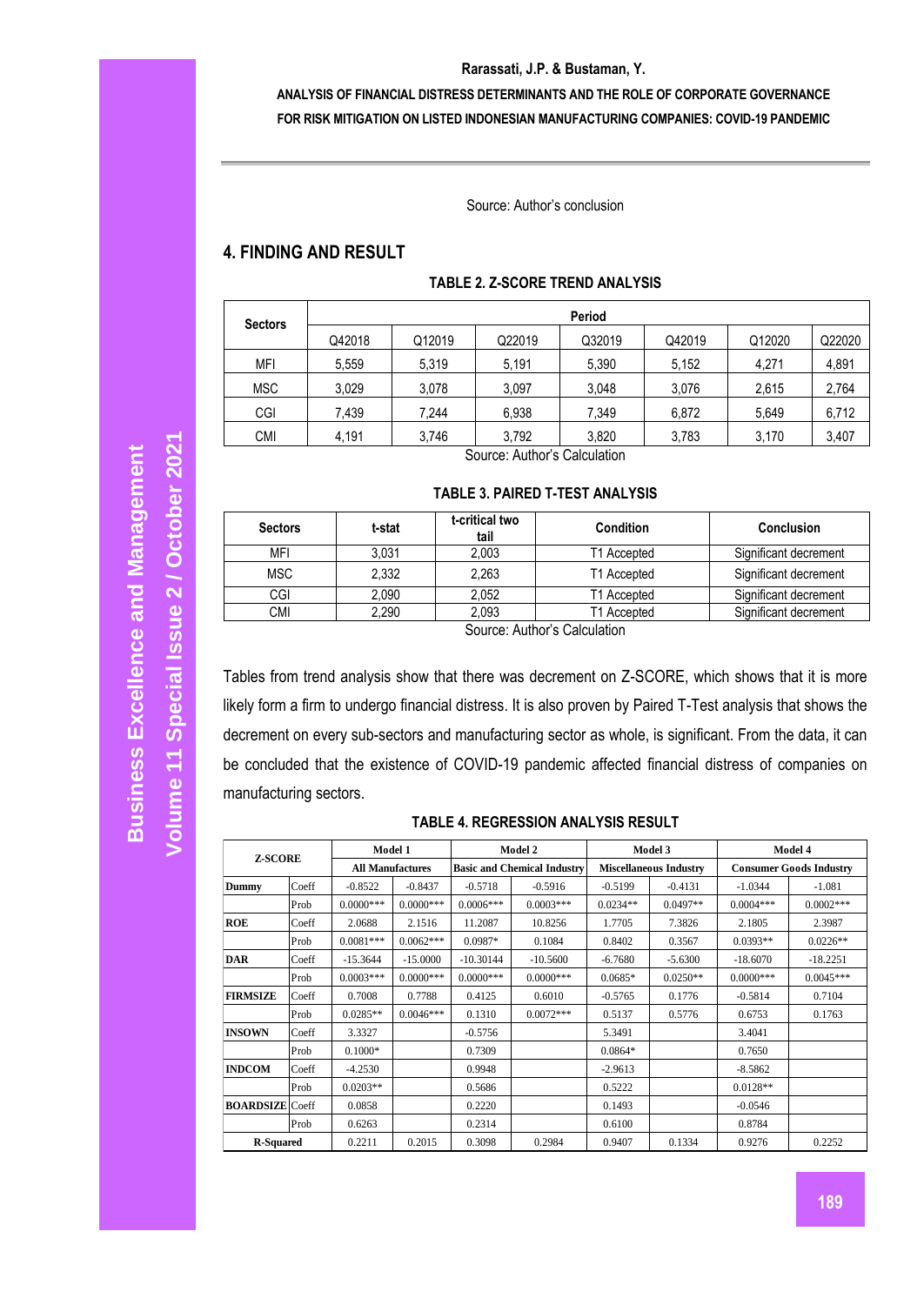**ANALYSIS OF FINANCIAL DISTRESS DETERMINANTS AND THE ROLE OF CORPORATE GOVERNANCE FOR RISK MITIGATION ON LISTED INDONESIAN MANUFACTURING COMPANIES: COVID-19 PANDEMIC**

# **(\*\*\*) : 1%significant level (\*\*) : 5% significant level (\*) : 10% significant level** Source: Author's Calculation

Based on table regression above, it can be taken that dummy variable which is the existence of COVID-19 has significantly negative relation with Z-SCORE. Therefore, the existence of COVID-19 pandemic has been proven by statistic measurement bring manufacturing industries to a condition of higher probability on facing bankruptcy.

The impact of COVID-19 in Indonesian manufacturing might due to the reducing of purchasing power on this pandemic condition, people tend to save more of money, because people get prepared of being jobless since many companies are hardly hit by this condition. Some operation factors might also be the reason why COVID-19 negatively affect bankruptcy risk, supply chain bottleneck due to close border on some exporting countries, for example, China and Europe. Factories get more of attention from SATGAS (SatuanGugusTugas) COVID-19 since they became one of some huge cluster transmissions in Indonesia, factories face reality to choose between reducing their operator which means it also reduces time operation and availability of finish goods to sell, or spend more of money to conduct regular COVID-19 test and evaluation of their workers which need extra much money to spend.

## **5. DISCUSSION**

# **5.1. Analysis impact of Financial Ratio on Financial Distress of Listed Indonesian Manufacturing Companies**

## *Return on Equity*

In this research return on equity shows positive relationship with Z-SCORE, which means if ROE rises by 1 percent will increase the Z-SCORE based on the value of coefficient beta depends on the sectors of company measured in this study. Therefore, when indicating financial distress, ROE will have negative relation to financial distress, the higher ROE, will impact on the decreasing likelihood of firm to go bankrupt. The result is significant when it is measured on all manufacturing industries and when CGI and CMI are measured.

High ROE means, companies are able to generate return or profit from the investment of their shareholders that are put on their company. Strong corporate development would offer stakeholders a signal (Signaling Theory) that the business has sustained and has continued to expand. High business development would prove that the organization is stable and not in disarray (financial distress) (Restianti and Agustina 2018). More effective control of investments by owners will deliver greater profits and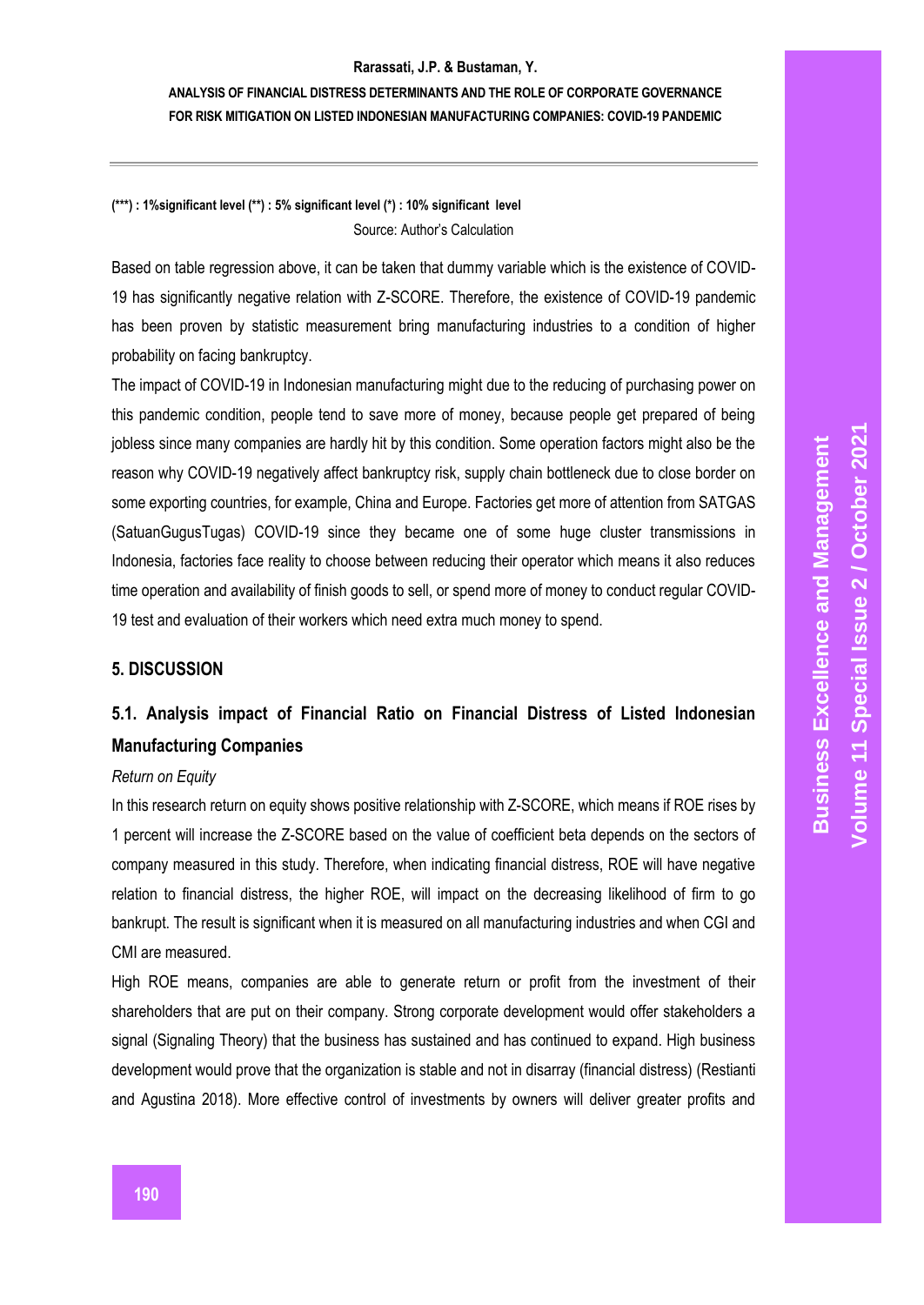## **ANALYSIS OF FINANCIAL DISTRESS DETERMINANTS AND THE ROLE OF CORPORATE GOVERNANCE FOR RISK MITIGATION ON LISTED INDONESIAN MANUFACTURING COMPANIES: COVID-19 PANDEMIC**

optimum utilization of funds. Manufacturing companies need to put their concern on Return on Equity and how to manage it while running their company, in order to avoid bankruptcy of their companies. *Debt to Asset Ratio (DAR)*

DAR has significant positive relationship with financial distress. This result is supported by previous research that have been conducted in manufacturing companies also, whether it is from different countries, or also companies in Indonesia within different time range (Akpinar 2017; Fredrick 2019; Kristanti, Rahayu, and Huda 2016; Madaleno and Bărbută-Misu 2019; Tesfamariam 2014; Thim, Choong, and Nee 2011). The greater the leverage, the greater the risk of financial distress.

The principle of the pecking order was also used to describe whether a corporation is failing financially. The inference of this hypothesis is that increasing usage of foreign sources of funds will impact the business adversely if not wisely utilized and the risk of financial distress of businesses is increased. Thus, in this research, all manufacturing companies need to put concern on their debt value. The greater the leverage, the greater the risk of financial distress.

## *Firm Size*

Firm size is the natural logarithm of total asset. When measuring firm size as determinant of bankruptcy risk on all manufacturing firms, the result shows that firm size has significant positive relation with Z-SCORE. This means the bigger the assets that the firm has, will increase the number of Z-SCORE and decrease the possibility of manufacturing companies to go bankrupt. Meanwhile this result is inconsistent, when being disaggregated to three sub-sectors, firm size is only being significant estimator of bankruptcy risk on all manufacturing when measured altogether. The insignificance might happen probably because even when the companies do not have a huge amount of total asset, they have strong capital or investing so that they may subsidize one another division to avoid bankruptcy.

# **5.2. Analysis the Impact of Corporate Governance on Financial Distress of Listed Indonesian Manufacturing Companies**

## *Institutional Ownership*

In this research, institutional ownership is found to have significant positive relation with Z-SCORE on manufacturing companies as whole, this might explain that the higher ownership belongs to institution will affect companies to less likely to go bankrupt. Institutional who own shares are advised to track management to enhance their long-term efficiency to avoid the possibility of financial distress. Institutional owners are also called resource investors. This is in line with some findings on previous research, institutional investment ratio would greatly impact the company's stock valuation. The foundation of this claim is that the broader the institutional ownership, the more powerful the management control process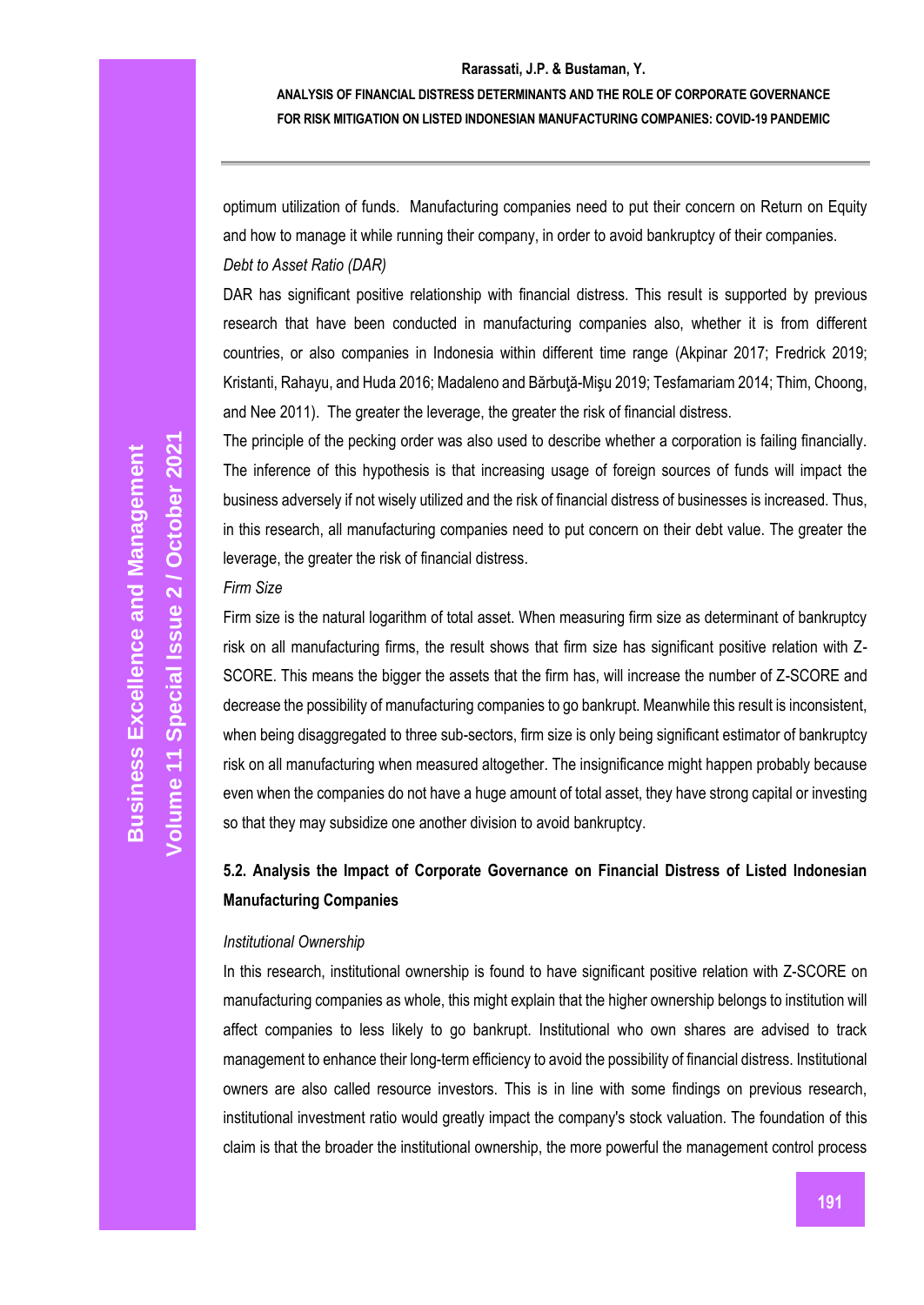# **ANALYSIS OF FINANCIAL DISTRESS DETERMINANTS AND THE ROLE OF CORPORATE GOVERNANCE FOR RISK MITIGATION ON LISTED INDONESIAN MANUFACTURING COMPANIES: COVID-19 PANDEMIC**

is. Institutional ownership as one of the factors in the organizational management system serves as a monitoring function for the potential determinants of the corporation's investment. A firm investment equates prospects, strategies or ventures to accomplish its aims, including profitability. The businesses with significant investment opportunities demonstrate their promising future prospects and therefore have a good effect on the valuation of the business and will be safer from bankruptcy potential.

Therefore, in order to avoid bankruptcy of manufacturing companies need to boost their performance to gain institutional investors' attention, by being more innovative which shows that the company is getting more concerned on their long-term shelf life in the industry, and also to companies who prioritize their liquidity. Moreover, as reported by Klempner, Skovira and Tarmowski (2020), who interviewed some institution investors taking consideration of their type of attractive company in the midst of COVID-19 crisis are those companies which maintain shareholder trust, including members of board, employees, financial liquidity, business continuity and performance of investment.

In addition, there is inconsistent result when measuring three sub-sectors on manufacturing industries. Based on previous findings, it is presumed that Indonesian institutional investors on consumer goods industry and chemical industries are not as active as expected in the management of firms. This is sometimes caused by the fact that most institutional investors are index funds that are more concerned in attaining high returns for the index fund holders than making the company perform well (Fich and Slezak 2008).

#### *Independent Commissioners*

The greater number of commissioners independent will increase the likelihood of financial distress on manufacturing companies. Despite the discrepancy with previous studies results, arguing that independent commissioners have positive effects on the company's success or worth, a variety of experts have clarified why often independent commissioners could increase a company's likelihood to fall on bankruptcy. Previous researches that the degree of engagement shared with non-independent commissioners provides them with deeper information, insight and insights on the management and priorities of the companies under which they operate relative to independent commissioners.

Independent commissioners are rumored to allow improved oversight before a majority of them are working. After the amount is hit, adding independent commissions could have a detrimental effect on the company.

Besides, when divided into three sub sectors number of independent commissioners only significant for consumer goods industry. For chemical and miscellaneous industry, the regression analysis does not show any significance. This analysis struggled to show the independent commissioner's effect on the likelihood of financial crisis at those sub sectors. This is exacerbated by the comparatively limited number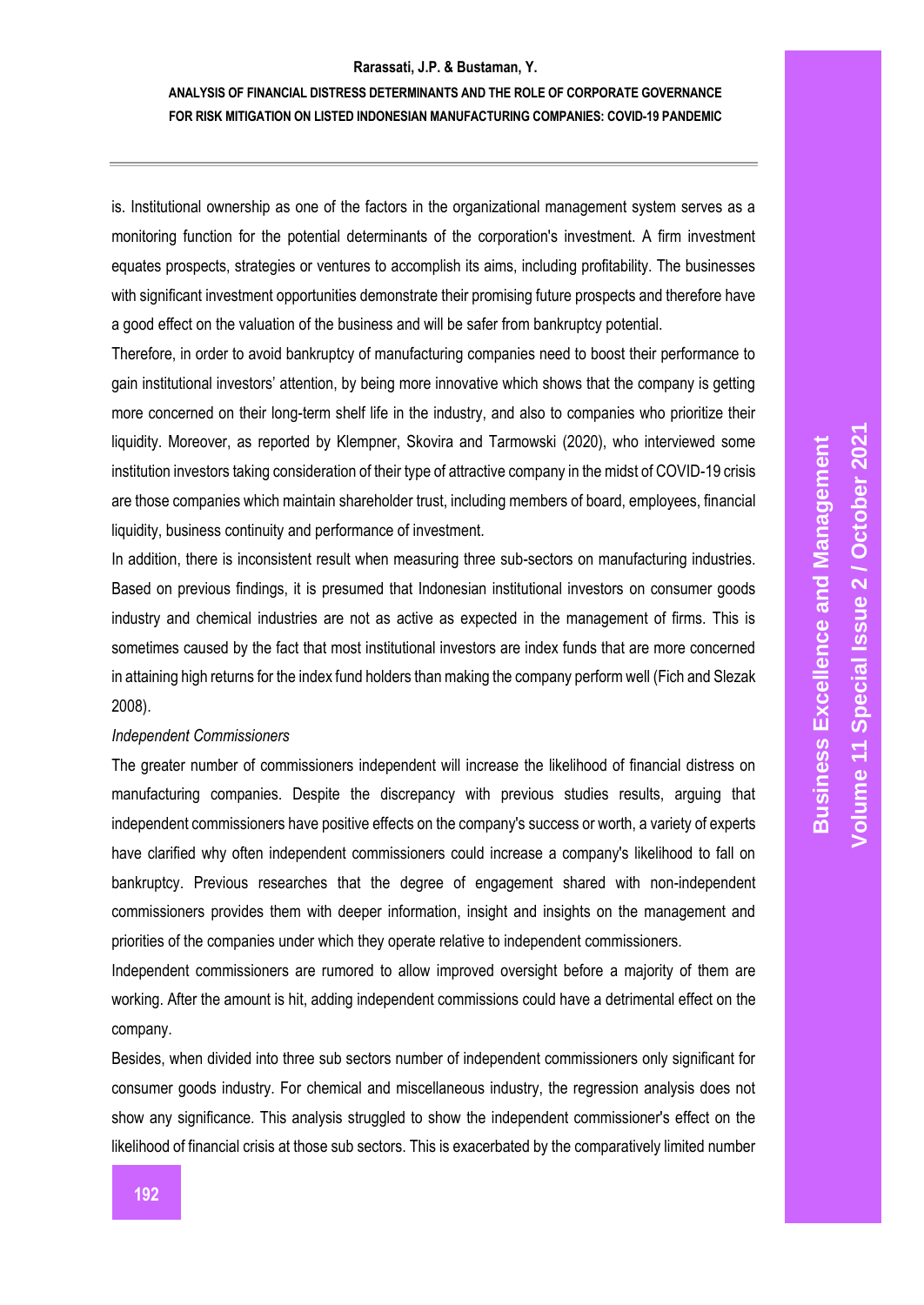## **ANALYSIS OF FINANCIAL DISTRESS DETERMINANTS AND THE ROLE OF CORPORATE GOVERNANCE FOR RISK MITIGATION ON LISTED INDONESIAN MANUFACTURING COMPANIES: COVID-19 PANDEMIC**

of independent commissioners. This limited share of independent commissioner leaves independent commissioner unwilling to control management practices. The independent commissioner works and duties as the decision-making balance is not firm, therefore it could not affect management's decisions. Other causes that trigger outcome discrepancies are attributed to the presence of an independent commissioner solely as a formality. Under the statute, the required number of independent commissioners is around 30% of all commissioners, but the findings revealed that independent commissioners have little impact on the likelihood of financial distress. It suggested that to satisfy the rule, the presence of an impartial commissioner in the company is just a formality. Even some of manufacturing companies in Indonesia still control by family members as the commissioners, therefore the existence of independence commissioner is not significant because people who are not family member will not have power. *Board Size*

In this research the result is consistent, that board size has no significant relationship with Z-SCORE, which means it does not determine the likelihood of manufacturing firms to go bankrupt. Therefore, it can be concluded that, the number of directors in a company does not really matter, what matters possibly, their knowledge and their character on handling the company, being a good decision maker and cooperative on leading the company, doing good monitoring on their companies. It needs further research on what criteria need to be owned by board directors to have a good leadership.

# **6. CONCLUSION**

COVID-19 pandemic has affected financial distress likelihood of manufacturing companies in Indonesia, included all sectors in manufacturing industries. Return on Equity (ROE) which is the measurement of profitability, Debt to Asset Ratio (DAR) which is the measurement of leverage, Institutional ownership which is stock belongs to institution and firm size have significant positive relationship with ALTMAN Z-SCORE, which means the increment of ROE will decrease likelihood of companies to go bankrupt. Independent commissionaires show negative relationship with ALTMAN Z-SCORE, which the higher number of independent commissionaires in manufacturing companies in Indonesia will increase financial distress likelihood of companies while board size shows no significant result.

Based on this research, in order to mitigate risk, manufacturing industries need to maintain high ROE, lower debt value and high number of assets. In addition, gaining more institutional investor by more innovative, prioritize liquidity and mind business continuity, because institutional investor will consider the long-term life of company, and manufacturing companies need to understand the limit of independent commissionaire and the quality needed by the company.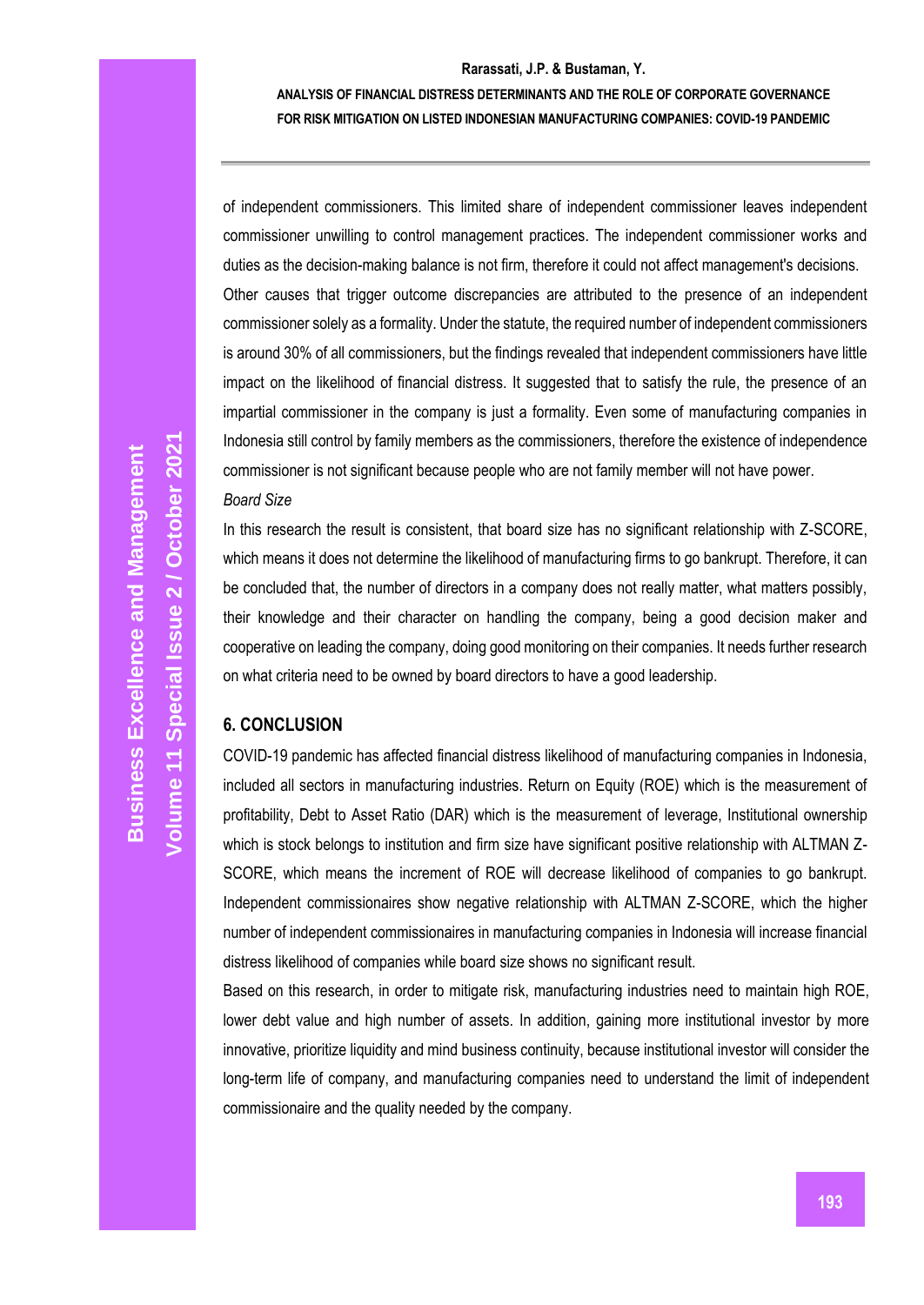# **ANALYSIS OF FINANCIAL DISTRESS DETERMINANTS AND THE ROLE OF CORPORATE GOVERNANCE FOR RISK MITIGATION ON LISTED INDONESIAN MANUFACTURING COMPANIES: COVID-19 PANDEMIC**

There are some limitations that require improvement in this research. These limitations include, the period of COVID -19 pandemic, the number of sample is limited on manufacturing companies, the model only used Z SCORE to measure financial distress, and the corporate governance only use institutional ownership, independent commissionaire and board size. Further research need to be conducted on measuring the long period of COVID-19 pandemic to examine more on impact of independent variables to financial distress during COVID-19 pandemic. Sampling can also be taken broader, other than manufacturing companies. Future studies are also expected to use other financial distress prediction that rarely been used and use other corporate governance mechanism to clearly examine the impact of corporate governance on financial distress.

# **REFERENCES**

- Achim, M. V., Mare, C., and Borlea, S. (2012). A Statistical Model of Financial Risk Bankruptcy Applied for Romanian Manufacturing Industry. *Procedia Economics and Finance* 3(December): 132–37. http://dx.doi.org/10.1016/S2212-5671(12)00131-1.
- Ajinkya, B., Sanjeev, B., and Partha, S. (2005). The Association between Outside Directors, Institutional Investors and the Properties of Management Earnings Forecasts. *Journal of Accounting Research* 43(3): 343–76.
- Akpinar, O. (2017). Factors Affecting Bankruptcy Risk: An Application on Borsa Istanbul. *Economic and Social Development (Esd)* (April): 569–75.
- Altman, E. I., Małgorzata, I.-D., Erkki, K., Laitinen, and Arto, S. (2017). Financial Distress Prediction in an International Context: A Review and Empirical Analysis of Altman's Z-Score Model. *Journal of International Financial Management and Accounting* 28(2): 131–71.
- Ashraf, S., Elisabete, G. S., and Zélia, S. (2019). Do Traditional Financial Distress Prediction Models Predict the Early Warning Signs of Financial Distress?, *Journal of Risk and Financial Management* 12(2): 55.
- David, P., Rahul, K., and Edward, L. (1989). Academy of Manttgement Loumal IgS8. 41(2): 20–20.
- Ezalia, E et al. (2020). "No 主観的健康感を中心とした在宅高齢者における 健康関連指標に 関する共分散構造分析Title." *Orphanet Journal of Rare Diseases* 21(1): 1–9.
- Fich, E. M., and Steve. L. S. (2008). Can Corporate Governance Save Distressed Firms from Bankruptcy? An Empirical Analysis. *Review of Quantitative Finance and Accounting* 30(2): 225–51.
- Fredrick, I. (2019). Firm Specific Determinants of Financial Distress: Empirical Evidence from Nigeria. *Journal of Accounting and Taxation* 11(3): 49–56.
- Georgieva, K. (2020). Beyond the Crisis. *Finance and Development* 57(2): 10–11.
- Guo, B. N., and Feng, Q. (2008). Alternative Proofs for Inequalities of Some Trigonometric Functions. *International Journal of Mathematical Education in Science and Technology* 39(3): 384–89.
- Hanani, R. T., and Dharmastuti, C. (2015). How Do Corporate Governance Mechanisms Affect a Firm's Potential for Bankruptcy?, *Risk Governance and Control: Financial Markets and Institutions* 5(1): 61–71.